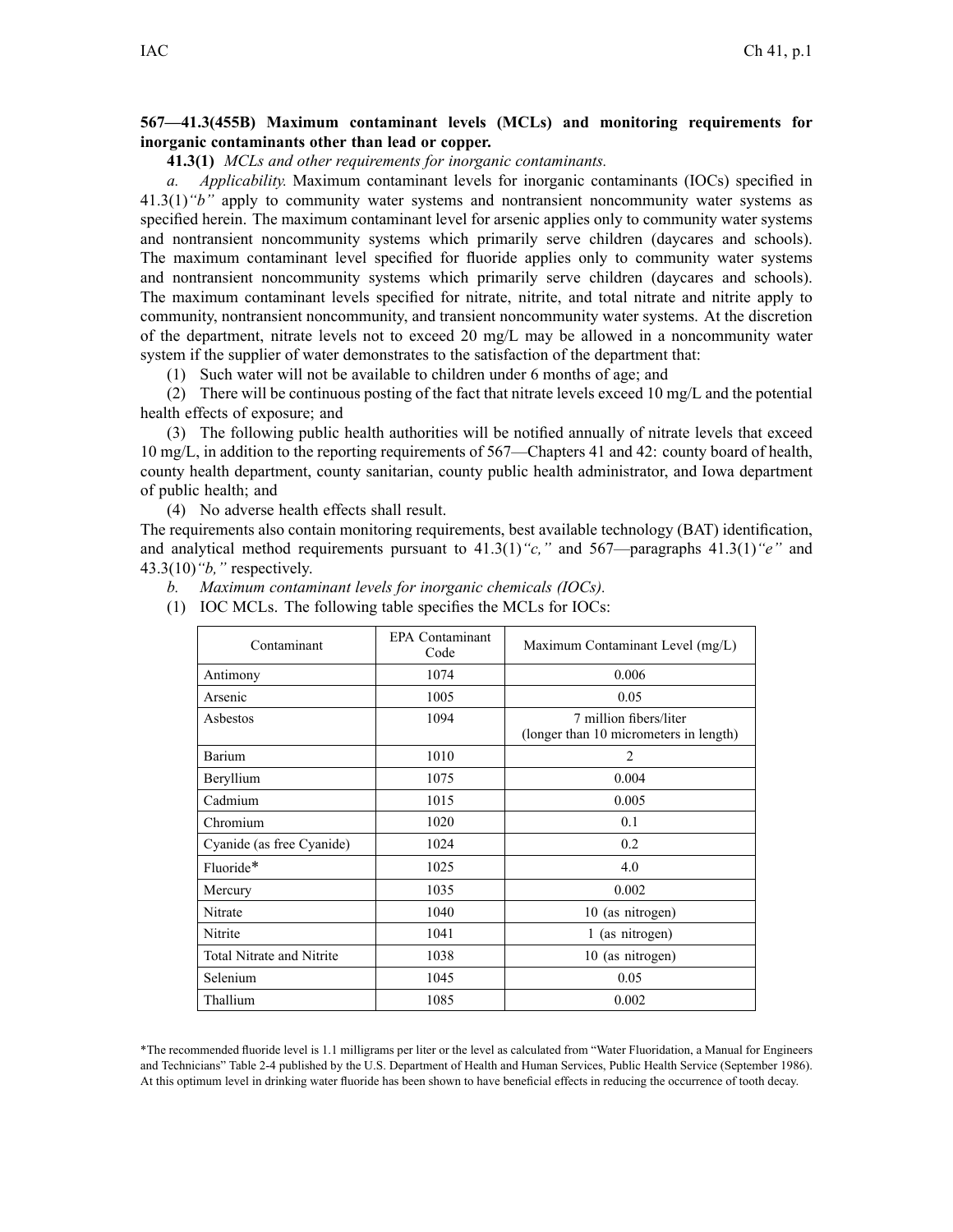(2) Compliance calculations. Compliance with 41.3(1)*"b"*(1) shall be determined based on the analytical result(s) obtained at each source/entry point.

Sampling frequencies greater than annual (e.g., monthly or quarterly). For public water supply systems which are conducting monitoring at <sup>a</sup> frequency greater than annual, compliance with the maximum contaminant levels for antimony, arsenic, asbestos, barium, beryllium, cadmium, chromium, cyanide, fluoride, mercury, nickel, selenium, and thallium is determined by <sup>a</sup> running annual average at any sampling point. If the average at any sampling point is greater than the MCL, then the system is out of compliance. If any one sample would cause the annual average to be exceeded, then the system is out of compliance immediately. Any sample below the method detection limit shall be calculated at zero for the purpose of determining the annual average.

2. Sampling frequencies of annual or less. For public water supply systems which are monitoring annually, or less frequently, the system is out of compliance with the maximum contaminant levels for antimony, arsenic, asbestos, barium, beryllium, cadmium, chromium, cyanide, fluoride, mercury, nickel, selenium, and thallium if the level of <sup>a</sup> contaminant at any sampling point is greater than the MCL. If <sup>a</sup> confirmation sample is required by the department, it must be collected as soon as possible from the same sampling location, but not to exceed two weeks, and the determination of compliance will be based on the average of the two samples.

3. Compliance calculations for nitrate and nitrite. Compliance with the maximum contaminant levels for nitrate and nitrite is determined based on one sample if the level of these contaminants is below the MCLs. If the level of nitrate or nitrite exceeds the MCLs in the initial sample, <sup>a</sup> confirmation sample may be required in accordance with 41.3(1)*"c"*(7)"2," and compliance shall be determined based on the average of the initial and confirmation samples.

(3) Additional requirements. The department may assign additional requirements as deemed necessary to protect the public health, including public notification requirements.

*c. Inorganic chemicals—monitoring requirements.*

(1) Routine IOC monitoring (excluding asbestos, nitrate, and nitrite). Community public water supply systems and nontransient noncommunity water systems shall conduct monitoring to determine compliance with the MCLs specified in 41.3(1)*"b"* in accordance with this subrule. Transient noncommunity water systems shall conduct monitoring to determine compliance with the nitrate and nitrite maximum contaminant levels in 41.3(1)*"b"* as required by 41.3(1)*"c"*(5) and (6).

(2) Department designated sampling schedules: Each public water system shall monitor at the time designated by the department during each compliance period. The monitoring protocol is as follows:

1. Groundwater sampling points. Groundwater systems shall take <sup>a</sup> minimum of one sample at every entry point to the distribution system which is representative of each well after treatment (hereafter called <sup>a</sup> source/entry point) beginning in the compliance period starting January 1, 1993. The system shall take each sample at the same sampling point unless conditions make another sampling point more representative of each source or treatment plant.

2. Surface water sampling points. Surface water systems shall take <sup>a</sup> minimum of one sample at every entry point to the distribution system after any application of treatment or in the distribution system at <sup>a</sup> point which is representative of each source after treatment (hereafter called <sup>a</sup> source/entry point) beginning in the compliance period starting January 1, 1993. (For purposes of this paragraph, surface water systems include systems with <sup>a</sup> combination of surface and ground sources.) The system shall take each sample at the same sampling point unless conditions make another sampling point more representative of each source or treatment plant.

3. Multiple sources. If <sup>a</sup> public water supply system draws water from more than one source and the sources are combined before distribution, the system must sample at an entry point to the distribution system during periods of normal operating conditions (i.e., when water is representative of all sources being used).

4. Composite sampling. The department may reduce the total number of samples which must be analyzed by the use of compositing. In systems serving less than or equal to 3,300 persons, composite samples from <sup>a</sup> maximum of five samples are allowed, provided that the detection limit of the method used for analysis is less than one-fifth of the MCL. Compositing of samples must be done in the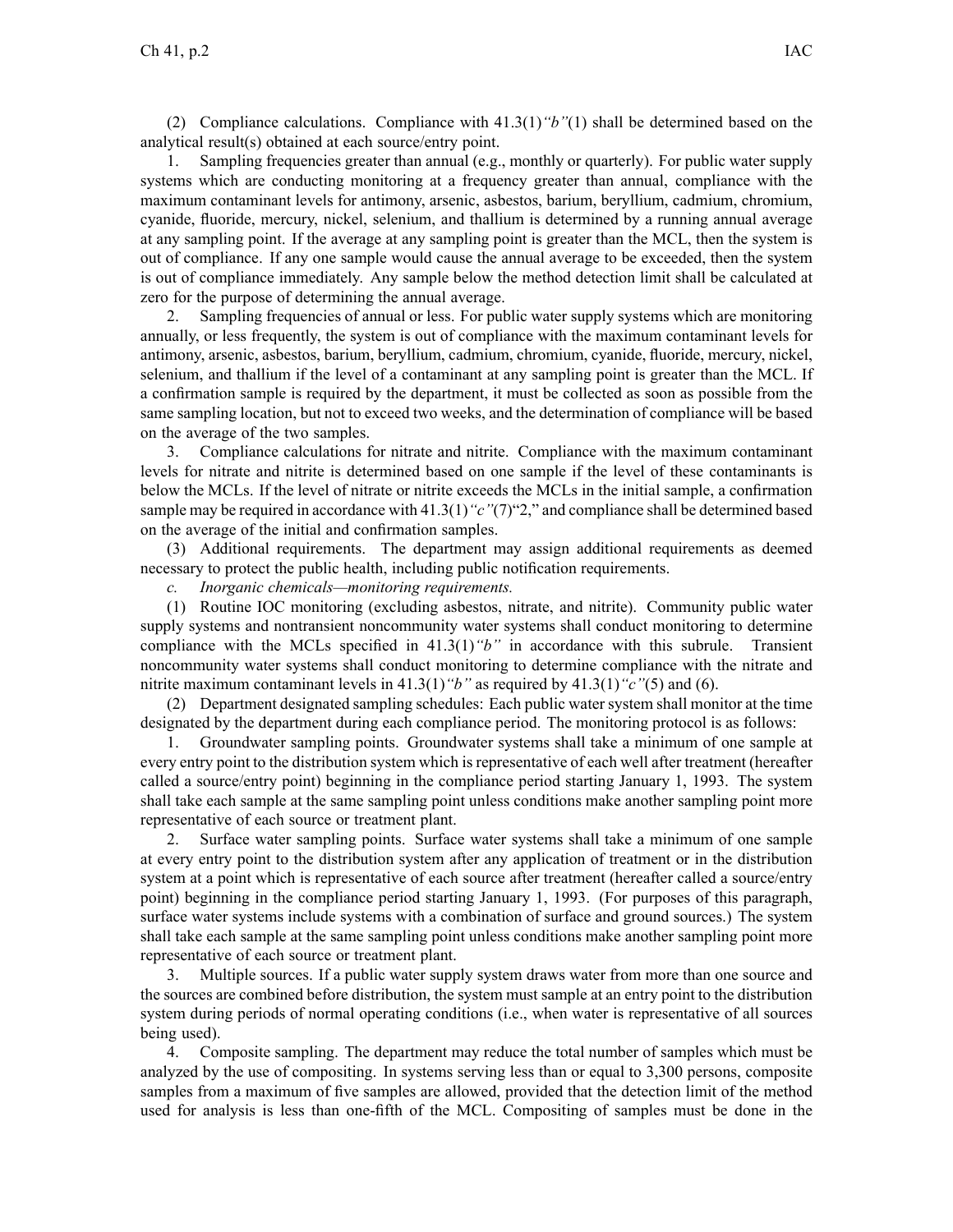laboratory. If the concentration in the composite sample is greater than or equal to one-fifth of the MCL of any inorganic chemical, then <sup>a</sup> follow-up sample must be taken within 14 days at each sampling point included in the composite. These samples must be analyzed for the contaminants which exceeded one-fifth of the MCL in the composite sample. If duplicates of the original sample taken from each sampling point used in the composite are available, the system may use these duplicates instead of resampling, provided the holding time of the duplicate samples is not exceeded. The duplicate must be analyzed and the results reported to the department within 14 days after completing analysis of the composite sample. If the population served by the system is greater than 3,300 persons, then compositing may only be permitted by the department as sampling points within <sup>a</sup> single system. In systems serving less than or equal to 3,300 persons, the department may permit compositing among different systems provided the five-sample limit is maintained. Detection limits for each inorganic contaminant analytical method are contained in 41.3(1)*"e"*(1).

(3) Asbestos routine and repea<sup>t</sup> monitoring frequency. The frequency of monitoring conducted to determine compliance with the maximum contaminant level for asbestos specified in 41.3(1)*"b"* shall be conducted as follows:

1. Initial sampling frequency. Each community and nontransient noncommunity water system is required to monitor for asbestos during the first three-year compliance period of each nine-year compliance cycle beginning in the compliance period starting January 1, 1993.

2. Sampling during waiver. If the public water supply system believes it is not vulnerable to either asbestos contamination in its source water or due to corrosion of asbestos-cement pipe, or both, it may apply for <sup>a</sup> waiver of the monitoring requirement in 41.3(1)*"c"*(3)"1." If the department grants the waiver, the system is not required to monitor.

3. Bases of an asbestos waiver. The department may gran<sup>t</sup> <sup>a</sup> waiver based on <sup>a</sup> consideration of potential asbestos contamination of the water source, the use of asbestos-cement pipe for finished water distribution, and the corrosive nature of the water.

4. Effect of an asbestos waiver. A waiver remains in effect until the completion of the three-year compliance period. Systems not receiving <sup>a</sup> waiver must monitor in accordance with 41.3(1)*"c"*(3)"1."

5. Distribution system vulnerability for asbestos. A public water supply system vulnerable to asbestos contamination due solely to corrosion of asbestos-cement pipe shall take one sample at <sup>a</sup> tap served by asbestos-cement pipe and under conditions where asbestos contamination is most likely to occur.

6. Source water vulnerability for asbestos. A public water supply system vulnerable to asbestos contamination due solely to source water shall monitor in accordance with the provision of 41.3(1)*"c"*(2).

7. Combined asbestos vulnerability. A public water supply system vulnerable to asbestos contamination due both to its source water supply and corrosion of asbestos-cement pipe shall take one sample at <sup>a</sup> tap served by asbestos-cement pipe and under conditions where asbestos contamination is most likely to occur.

8. Exceedance of the asbestos MCL. A public water supply system which exceeds the maximum contaminant levels as determined in 41.3(1)*"b"* shall monitor quarterly beginning in the next quarter after the violation occurred.

9. Asbestos reliably and consistently below the MCL. The department may decrease the quarterly monitoring requirement to the frequency specified in 41.3(1)<sup>"c</sup>"(3)<sup>"1</sup>" provided the system is reliably and consistently below the maximum contaminant level. In no case can the department make this determination unless <sup>a</sup> groundwater system takes <sup>a</sup> minimum of two quarterly samples and <sup>a</sup> surface (or combined surface/ground) water system takes <sup>a</sup> minimum of four quarterly samples.

10. Grandfathered asbestos data. If monitoring data collected after January 1, 1990, are generally consistent with the requirements of 41.3(1)*"c"*(3), then the department may allow public water supply systems to use that data to satisfy the monitoring requirement for the initial compliance period beginning January 1, 1993.

(4) Monitoring frequency for other IOCs. The frequency of monitoring conducted to determine compliance with the maximum contaminant levels in 41.3(1)*"b"* for antimony, asbestos, barium,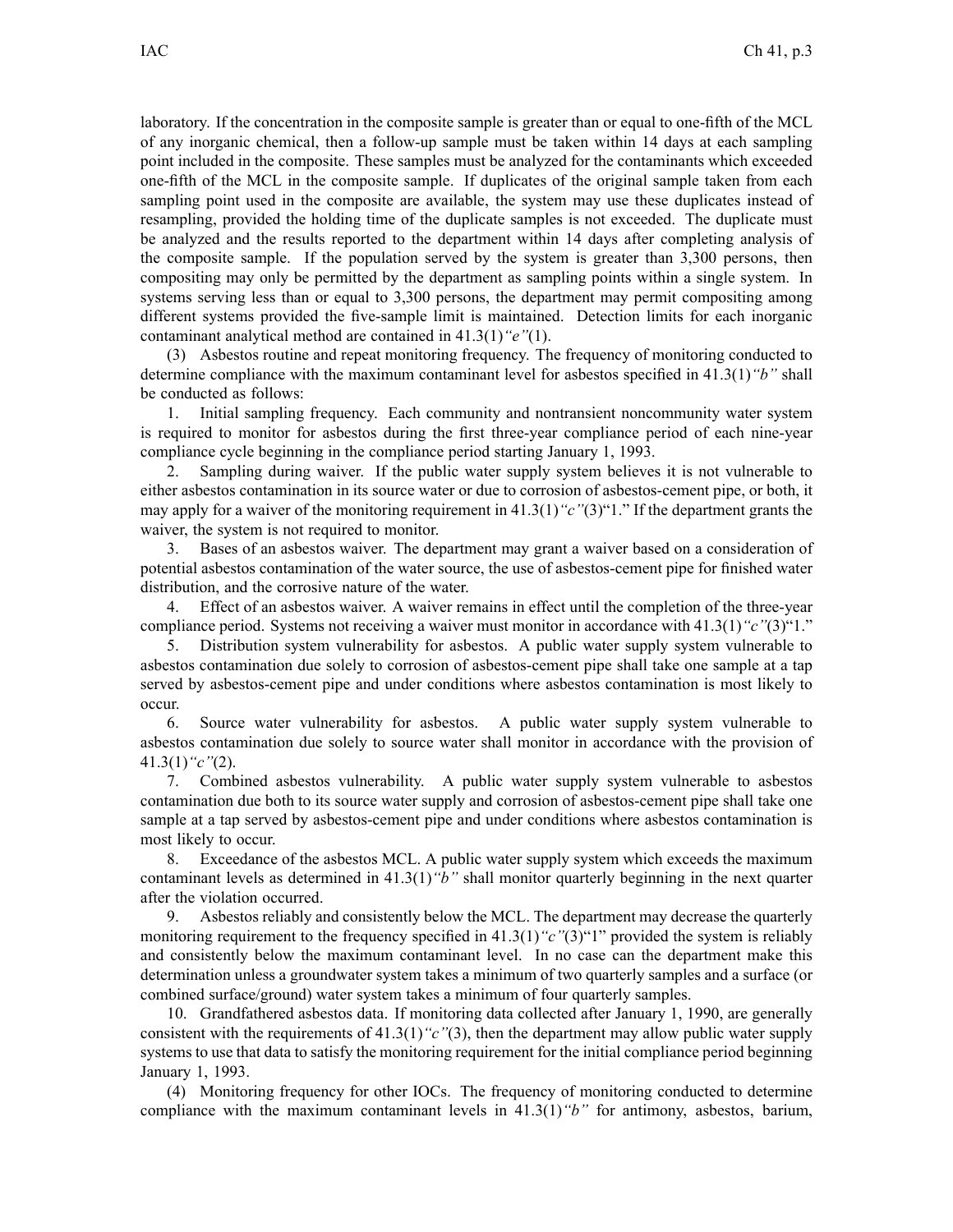beryllium, cadmium, chromium, cyanide, fluoride, mercury, nickel, selenium, and thallium shall be as follows:

1. IOCs sampling frequency. Groundwater systems shall take one sample at each sampling point once every three years. Surface water systems (or combined surface/groundwater systems) shall take one sample annually at each sampling point.

2. IOC sampling waiver. The public water supply system may apply for <sup>a</sup> waiver from the monitoring frequencies specified in 41.3(1)*"c"*(4)"1."

3. IOC sampling during <sup>a</sup> waiver. A condition of the waiver shall require that <sup>a</sup> public water supply system shall take <sup>a</sup> minimum of one sample while the waiver is effective. The term during which the waiver is effective shall not exceed one compliance cycle (i.e., nine years).

4. Bases of an IOC waiver and grandfathered data. The department may gran<sup>t</sup> <sup>a</sup> waiver provided surface water systems have monitored annually for at least three years and groundwater systems have conducted <sup>a</sup> minimum of three rounds of monitoring. (At least one sample shall have been taken since January 1, 1990.) Both surface and groundwater systems shall demonstrate that all previous analytical results were less than the maximum contaminant level. Systems that use <sup>a</sup> new water source are not eligible for <sup>a</sup> waiver until three rounds of monitoring from the new source have been completed. Systems may be granted <sup>a</sup> waiver for monitoring of cyanide, provided that the department determines that the system is not vulnerable due to lack of any industrial source of cyanide.

5. Bases of the IOC sampling frequency during <sup>a</sup> waiver. In determining the appropriate reduced monitoring frequency, the department will consider: reported concentrations from all previous monitoring; the degree of variation in reported concentrations; and other factors which may affect contaminant concentrations such as changes in groundwater pumping rates, changes in the system's configuration, changes in the system's operating procedures, or changes in stream flows or characteristics.

6. Effect of an IOC waiver. A decision to gran<sup>t</sup> <sup>a</sup> waiver shall be made in writing and shall include the basis for the determination. The determination may be initiated by the department or upon an application by the public water supply system. The public water supply system shall specify the basis for its request. The department may review and, where appropriate, revise its determination of the appropriate monitoring frequency when the system submits new monitoring data or when other data relevant to the system's appropriate monitoring frequency become available.

7. Exceedance of an IOC MCL. Public water supply systems which exceed the maximum contaminant levels as calculated in 41.3(1)*"b"* shall monitor quarterly beginning in the next quarter after the violation occurred.

8. IOCs reliably and consistently below the MCL. The department may decrease the quarterly monitoring requirement to the frequencies specified in  $41.3(1)$  "c"(4)"1" and "3" provided it has determined that the public water supply system is reliably and consistently below the maximum contaminant level. In no case can the department make this determination unless <sup>a</sup> groundwater system takes <sup>a</sup> minimum of two quarterly samples and <sup>a</sup> surface water system takes <sup>a</sup> minimum of four quarterly samples.

(5) Routine and repea<sup>t</sup> monitoring frequency for nitrates. All public water supply systems (community; nontransient noncommunity; and transient noncommunity systems) shall monitor to determine compliance with the maximum contaminant level for nitrate in 41.3(1)*"b."*

1. Initial nitrate sampling. Community and nontransient noncommunity water systems served by groundwater systems shall monitor annually beginning January 1, 1993; systems served by surface water shall monitor quarterly beginning January 1, 1993. Transient noncommunity water systems shall monitor annually beginning January 1, 1993.

2. Groundwater repea<sup>t</sup> nitrate sampling frequency. For community and noncommunity water systems, the repea<sup>t</sup> monitoring frequency for groundwater systems shall be:

● Quarterly for at least one year following any one sample in which the concentration is greater than or equal to 5.0 mg/L as N. The department may allow <sup>a</sup> groundwater system to reduce the sampling frequency to annually after four consecutive quarterly samples are reliably and consistently less than 5.0 mg/L as N.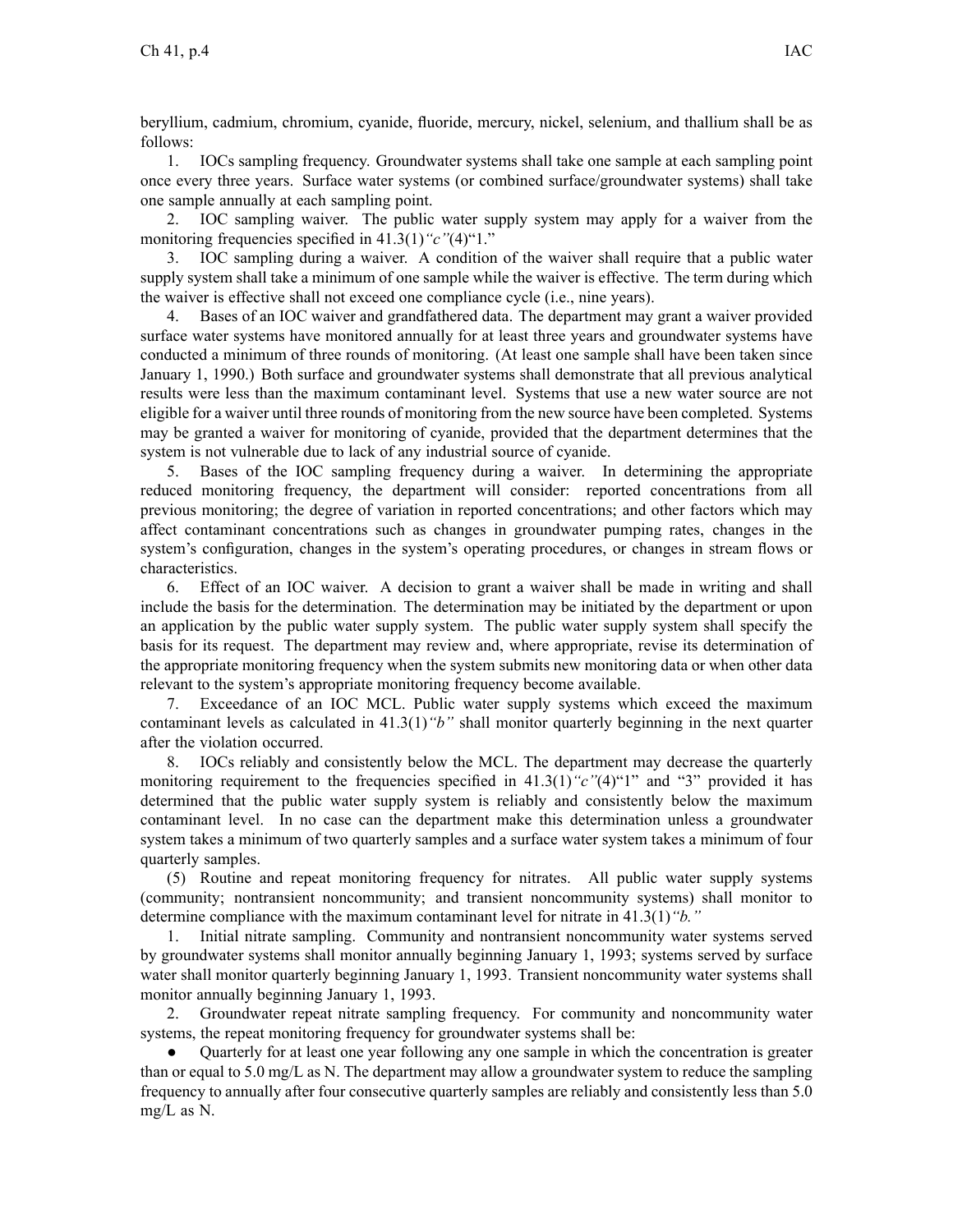$\bullet$ Monthly for at least one year following any nitrate MCL exceedance.

3. Surface water repea<sup>t</sup> nitrate sampling frequency. For community and noncommunity water systems, the department may allow <sup>a</sup> surface water system to reduce the sampling frequency to:

●Annually if all analytical results from four consecutive quarters are less than 5.0 mg/L as N.

● Quarterly for at least one year following any one sample in which the concentration is greater than or equal to 5.0 mg/L as N. The department may allow <sup>a</sup> surface water system to reduce the sampling frequency to annually after four consecutive quarterly samples are reliably and consistently less than 5.0 mg/L as N.

●Monthly for at least one year following any nitrate MCL exceedance.

4. Scheduling annual nitrate repea<sup>t</sup> samples. After the initial round of quarterly sampling is completed, each community and nontransient noncommunity system which is monitoring annually shall take subsequent samples during the quarter(s) which previously resulted in the highest analytical result.

(6) Routine and repea<sup>t</sup> monitoring frequency for nitrite. All public water supply systems (community; nontransient noncommunity; and transient noncommunity systems) shall monitor to determine compliance with the maximum contaminant level for nitrite in 41.3(1)*"b."*

1. Initial nitrite sampling. All public water systems shall take one sample at each sampling point in the compliance period beginning January 1, 1993, and ending December 31, 1995.

2. Nitrite repea<sup>t</sup> monitoring. After the initial sample, systems where an analytical result for nitrite is less than 0.5 mg/L as N shall monitor at the frequency specified by the department.

3. Nitrite increased monitoring. For community, nontransient noncommunity, and transient noncommunity water systems, the repea<sup>t</sup> monitoring frequency for any water system shall be:

 $\bullet$  Quarterly for at least one year following any one sample in which the concentration is greater than or equal to 0.5 mg/L as N. The department may allow <sup>a</sup> system to reduce the sampling frequency to annually after determining the system is reliably and consistently less than 0.5 mg/L.

●Monthly for at least one year following any nitrite MCL exceedance.

4. Scheduling of annual nitrite repea<sup>t</sup> samples. Systems which are monitoring annually shall take each subsequent sample during the quarter(s) which previously resulted in the highest analytical result.

(7) Confirmation sampling.

1. Deadline for IOCs confirmation samples. Where the results of an analysis for antimony, arsenic, asbestos, barium, beryllium, cadmium, chromium, cyanide, fluoride, mercury, nickel, selenium, or thallium indicate an exceedance of the maximum contaminant level, the department may require that one additional sample be collected as soon as possible after the initial sample was taken (but not to exceed two weeks) at the same sampling point.

2. Deadline for nitrate and nitrite confirmation samples. Where nitrate or nitrite sampling results indicate an exceedance of the maximum contaminant level and the sampling frequency is quarterly or annual, the system shall take a confirmation sample within 24 hours of the system's receipt of notification of the analytical results of the first sample. Public water supply systems unable to comply with the 24-hour sampling requirement must immediately notify the consumers served by the area served by the public water system in accordance with 567—42.1(455B) and complete an analysis of <sup>a</sup> confirmation sample within two weeks of notification of the analytical results of the first sample. Where the sampling frequency is monthly, <sup>a</sup> confirmation sample will not be used to determine compliance with the MCL.

3. Deadline for VOC and SOC confirmation samples. Where the results of an analysis for any VOC or SOC indicate an exceedance of the maximum contaminant level, the department may require that one or more additional samples be collected as soon as possible after the initial sample was taken, but not to exceed two weeks, at the same sampling point.

4. Compliance calculations and confirmation samples. If <sup>a</sup> required confirmation sample as collected within the time specified in 41.3(1)*"c"*(7)"1" is taken for any contaminant, then the results of the initial and confirmation sample shall be averaged. The resulting average shall be used to determine the system's compliance in accordance with 41.3(1)*"b."* The department has the discretion to invalidate results of obvious sampling errors.

(8) Designation of increased sampling frequency. The department may require more frequent monitoring than specified in 41.3(1)*"c"*(3) through (6) or may require confirmation samples for positive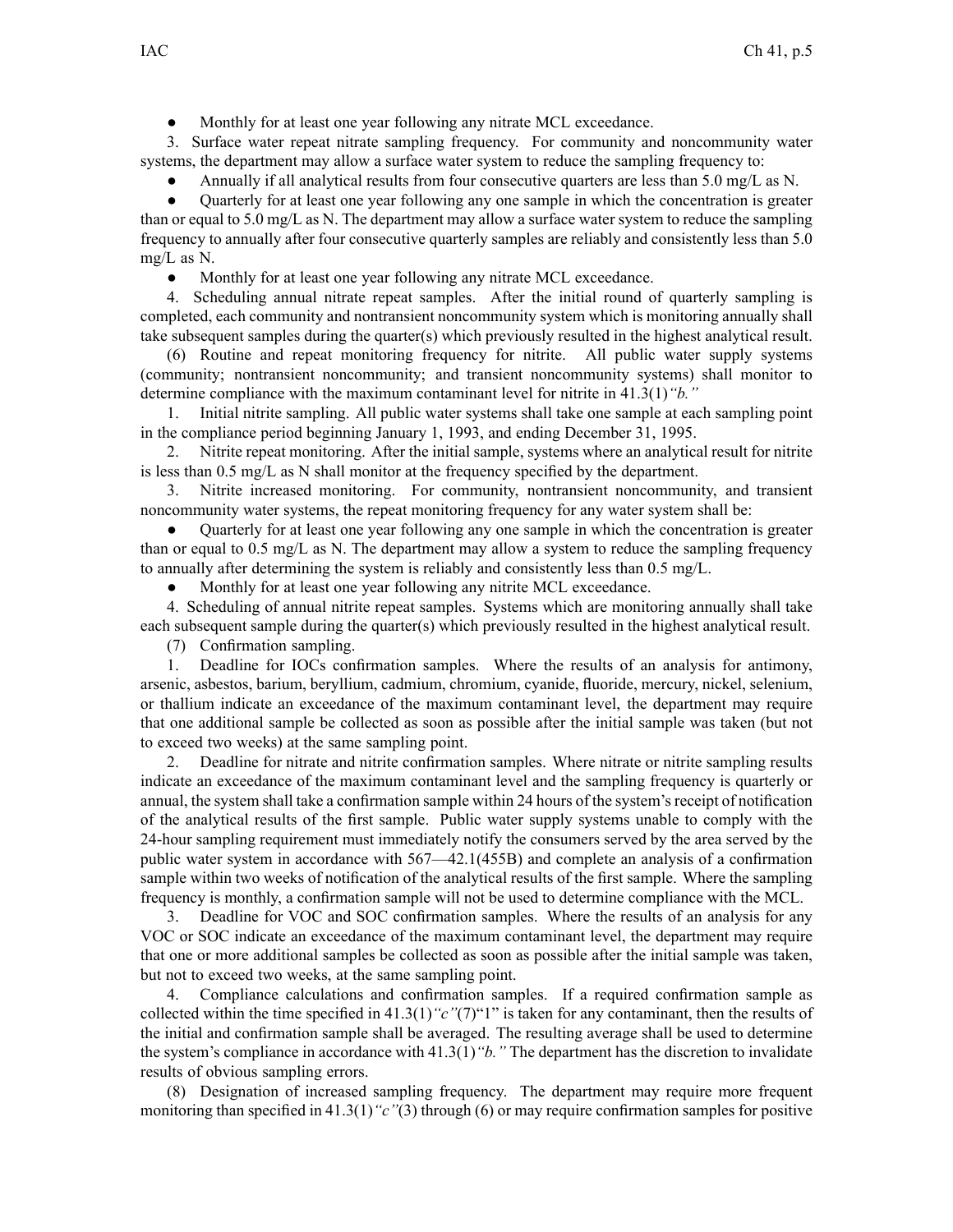and negative results at its discretion. Public water supply systems may apply to conduct more frequent monitoring than the minimum monitoring frequencies specified in this subrule. Any increase or decrease in monitoring under this subparagraph will be designated in an operation permit or administrative order. To increase or decrease such frequency, the department shall consider the following factors:

1. Reported concentrations from previously required monitoring,

2. The degree of variation in reported concentrations,

3. Blending or treatment processes conducted for the purpose of complying with <sup>a</sup> maximum contaminant level, treatment technique, or action level, and

4. Other factors include changes in pumping rates in groundwater supplies or significant changes in the system's configuration, operating procedures, source of water and changes in streamflows.

(9) Grandfathered data. For the initial analysis required by 41.3(1)*"c,"* data for surface waters acquired within one year prior to the effective date and data for groundwaters acquired within three years prior to the effective date of 41.3(1)*"c"* may be substituted at the discretion of the department.

*d. Best available treatment technologies (BATs) for IOCs.* Rescinded IAB 8/11/99, effective 9/15/99.

*e. Analytical methodology.*

(1) Analytical methods for IOCs. Analysis for the listed inorganic contaminants shall be conducted using the following methods, or their equivalent as determined by EPA. Criteria for analyzing arsenic, barium, beryllium, cadmium, chromium, copper, lead, nickel, selenium, sodium, and thallium with digestion or directly without digestion, and other analytical test procedures are contained in Technical Notes on Drinking Water Methods, EPA-600/R-94-173, October, 1994. This document is available from the National Technical Information Service, NTIS PB95-104766, U.S. Department of Commerce, 5285 Port Royal Road, Springfield, VA 22161. The toll-free number is (800)553-6847.

| Contaminant           | Methodology <sup>15</sup>        | <b>EPA</b>         | ASTM <sup>3</sup> | SM <sup>4</sup> | Other | Detection<br>Limit,<br>mg/L |
|-----------------------|----------------------------------|--------------------|-------------------|-----------------|-------|-----------------------------|
| Antimony              | Atomic absorption; furnace       |                    |                   | 3113B           |       | 0.003                       |
|                       | Atomic absorption; platform      | 200.92             |                   |                 |       | 0.000812                    |
|                       | ICP-Mass spectrometry            | 200.82             |                   |                 |       | 0.0004                      |
|                       | Atomic absorption; hydride       |                    | D3697-92          |                 |       | 0.001                       |
| Arsenic <sup>16</sup> | Inductively coupled plasma       | 200.72             |                   | 3120B           |       |                             |
|                       | ICP-Mass spectrometry            | 200.82             |                   |                 |       |                             |
|                       | Atomic absorption; platform      | 200.92             |                   |                 |       |                             |
|                       | Atomic absorption; furnace       |                    | D2972-93C         | 3113B           |       |                             |
|                       | Atomic absorption; hydride       |                    | D2972-93B         | 3114B           |       |                             |
| Asbestos              | Transmission electron microscopy | 100.19             |                   |                 |       | $0.01$ MFL.                 |
|                       | Transmission electron microscopy | 100.210            |                   |                 |       |                             |
| Barium                | Inductively coupled plasma       | 200.72             |                   | 3120B           |       | 0.002                       |
|                       | ICP-Mass spectrometry            | 200.82             |                   |                 |       |                             |
|                       | Atomic absorption; direct        |                    |                   | 3111D           |       | 0.1                         |
|                       | Atomic absorption; furnace       |                    |                   | 3113B           |       | 0.002                       |
| Beryllium             | Inductively coupled plasma       | $200.7^{2}$        |                   | 3120B           |       | 0.0003                      |
|                       | ICP-Mass spectrometry            | $200.8^2$          |                   |                 |       | 0.0003                      |
|                       | Atomic absorption; platform      | 200.9 <sup>2</sup> |                   |                 |       | $0.00002$ <sup>12</sup>     |
|                       | Atomic absorption; furnace       |                    | D3645-93B         | 3113B           |       | 0.0002                      |
| Cadmium               | Inductively coupled plasma       | $200.7^{2}$        |                   |                 |       | 0.001                       |
|                       | ICP-Mass spectrometry            | $200.8^2$          |                   |                 |       |                             |
|                       | Atomic absorption; platform      | $200.9^{2}$        |                   |                 |       |                             |
|                       | Atomic absorption; furnace       |                    |                   | 3113B           |       | 0.0001                      |
| Chromium              | Inductively coupled plasma       | $200.7^{2}$        |                   | 3120B           |       | 0.007                       |

INORGANIC CONTAMINANTS ANALYTICAL METHODS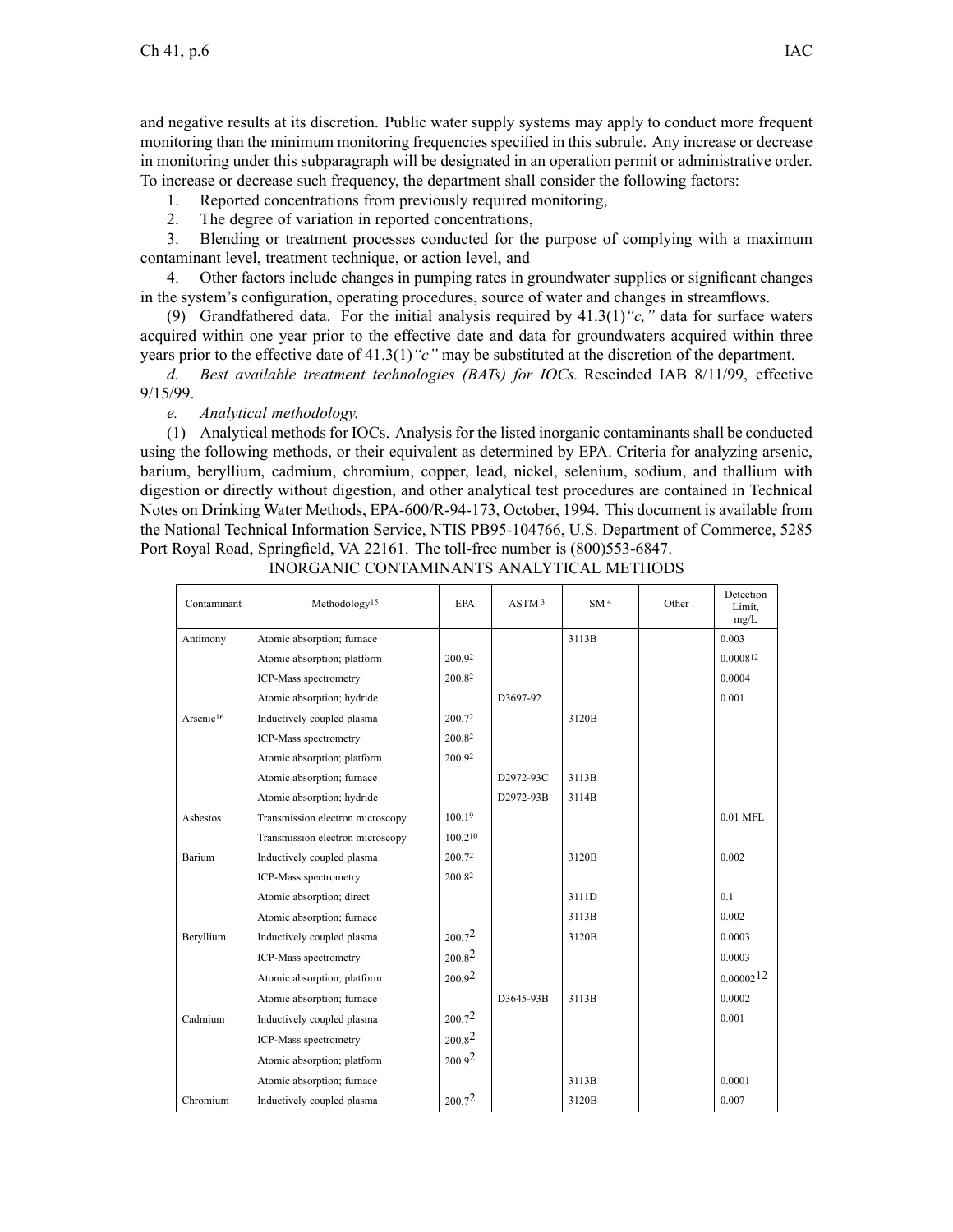| Contaminant | Methodology <sup>15</sup>                                                     | EPA                | ASTM <sup>3</sup> | SM <sup>4</sup>         | Other                  | Detection<br>Limit,<br>mg/L |
|-------------|-------------------------------------------------------------------------------|--------------------|-------------------|-------------------------|------------------------|-----------------------------|
|             | ICP-Mass spectrometry                                                         | $200.8^{2}$        |                   |                         |                        |                             |
|             | Atomic absorption; platform                                                   | $200.9^{2}$        |                   |                         |                        |                             |
|             | Atomic absorption; furnace                                                    |                    |                   | 3113B                   |                        | 0.001                       |
| Cyanide     | Manual distillation (followed by one of<br>the following analytical methods:) |                    | D2036-91A         | 4500-CN-C               |                        |                             |
|             | Spectrophotometric; amenable <sup>14</sup>                                    |                    | D2036-91B         | 4500-CN-G               |                        | 0.02                        |
|             | Spectrophotometric; manual <sup>13</sup>                                      |                    | D2036-91A         | 4500-CN-E               | $I-3300-85^5$          | 0.02                        |
|             | Spectrophotometric; semi-automated <sup>13</sup>                              | 335.46             |                   |                         |                        | 0.005                       |
|             | Selective electrode <sup>13</sup>                                             |                    |                   | 4500-CN-F               |                        | 0.05                        |
| Fluoride    | Ion chromatography                                                            | 300.0 <sup>6</sup> | D4327-91          | 4110B                   |                        |                             |
|             | Manual distillation; colorimetric;<br><b>SPADNS</b>                           |                    |                   | 4500F-B,D               |                        |                             |
|             | Manual electrode                                                              |                    | D1179-93B         | 4500F-C                 |                        |                             |
|             | Automated electrode                                                           |                    |                   |                         | 380-75WE <sup>11</sup> |                             |
|             | Automated alizarin                                                            |                    |                   | 4500F-E                 | 129-71W <sup>11</sup>  |                             |
| Magnesium   | Atomic absorption; direct                                                     |                    | D511-93B          | 3111B                   |                        |                             |
|             | ICP                                                                           | 200.7 <sup>1</sup> |                   | 3120B                   |                        |                             |
|             | <b>Complexation Titrimetric Methods</b>                                       |                    | D511-93A          | 3500-MgE                |                        |                             |
| Mercury     | Manual, cold vapor                                                            | $245.1^2$          | D3223-91          | 3112B                   |                        | 0.0002                      |
|             | Automated, cold vapor                                                         | 245.2 <sup>1</sup> |                   |                         |                        | 0.0002                      |
|             | ICP-Mass spectrometry                                                         | $200.8^2$          |                   |                         |                        |                             |
| Nickel      | Inductively coupled plasma                                                    | $200.7^{2}$        |                   | 3120B                   |                        | 0.005                       |
|             | ICP-Mass spectrometry                                                         | $200.8^2$          |                   |                         |                        | 0.0005                      |
|             | Atomic absorption; platform                                                   | 200.9 <sup>2</sup> |                   |                         |                        | 0.000612                    |
|             | Atomic absorption; direct                                                     |                    |                   | 3111B                   |                        |                             |
|             | Atomic absorption; furnace                                                    |                    |                   | 3113B                   |                        | 0.001                       |
| Nitrate     | Ion chromatography                                                            | 300.0 <sup>6</sup> | D4327-91          | 4110B                   | $B-10118$              | 0.01                        |
|             | Automated cadmium reduction                                                   | 353.26             | D3867-90A         | $4500-NO_3-F$           |                        | 0.05                        |
|             | Ion selective electrode                                                       |                    |                   | 4500-NO <sub>3</sub> -D | 601'                   | $\mathbf{1}$                |
|             | Manual cadmium reduction                                                      |                    | D3867-90B         | $4500-NO_3-E$           |                        | 0.01                        |
| Nitrite     | Ion chromatography                                                            | 300.0 <sup>6</sup> | D4327-91          | 4110B                   | $B-10118$              | 0.004                       |
|             | Automated cadmium reduction                                                   | 353.26             | D3867-90A         | $4500-NO_3-F$           |                        | 0.05                        |
|             | Manual cadmium reduction                                                      |                    | D3867-90B         | $4500 - NO_3 - E$       |                        | 0.01                        |
|             | Spectrophotometric                                                            |                    |                   | 4500- $NO2$ -B          |                        | 0.01                        |
| Selenium    | Atomic absorption; hydride                                                    |                    | D3859-93A         | 3114B                   |                        | 0.002                       |
|             | ICP-Mass spectrometry                                                         | $200.8^2$          |                   |                         |                        |                             |
|             | Atomic absorption; platform                                                   | $200.9^{2}$        |                   |                         |                        |                             |
|             | Atomic absorption; furnace                                                    |                    | D3859-93B         | 3113B                   |                        | 0.002                       |
| Sodium      | Inductively coupled plasma                                                    | $200.7^{2}$        |                   |                         |                        |                             |
|             | Atomic absorption; direct                                                     |                    |                   | 3111B                   |                        |                             |
| Thallium    | ICP-Mass spectrometry                                                         | $200.8^{2}$        |                   |                         |                        |                             |
|             | Atomic absorption; platform                                                   | $200.9^{2}$        |                   |                         |                        | 0.000712                    |

1 "Methods for Chemical Analysis of Water and Wastes," EPA-600/4-79-020, March 1983. Available at NTIS, PB84-128677. Also available from US EPA, EMSL, Cincinnati, OH 45268.

<sup>2</sup> "Methods for the Determination of Metals in Environmental Samples—Supplement I," EPA-600/R-94-111, May 1994. Available at NTIS, PB94-184942.

<sup>3</sup> Annual Book of ASTM Standards, 1994, Vols. 11.01 and 11.02, American Society for Testing and Materials (ASTM). Copies may be obtained from the American Society for Testing and Materials, 101 Barr Harbor Drive, West Conshohocken, PA 19428.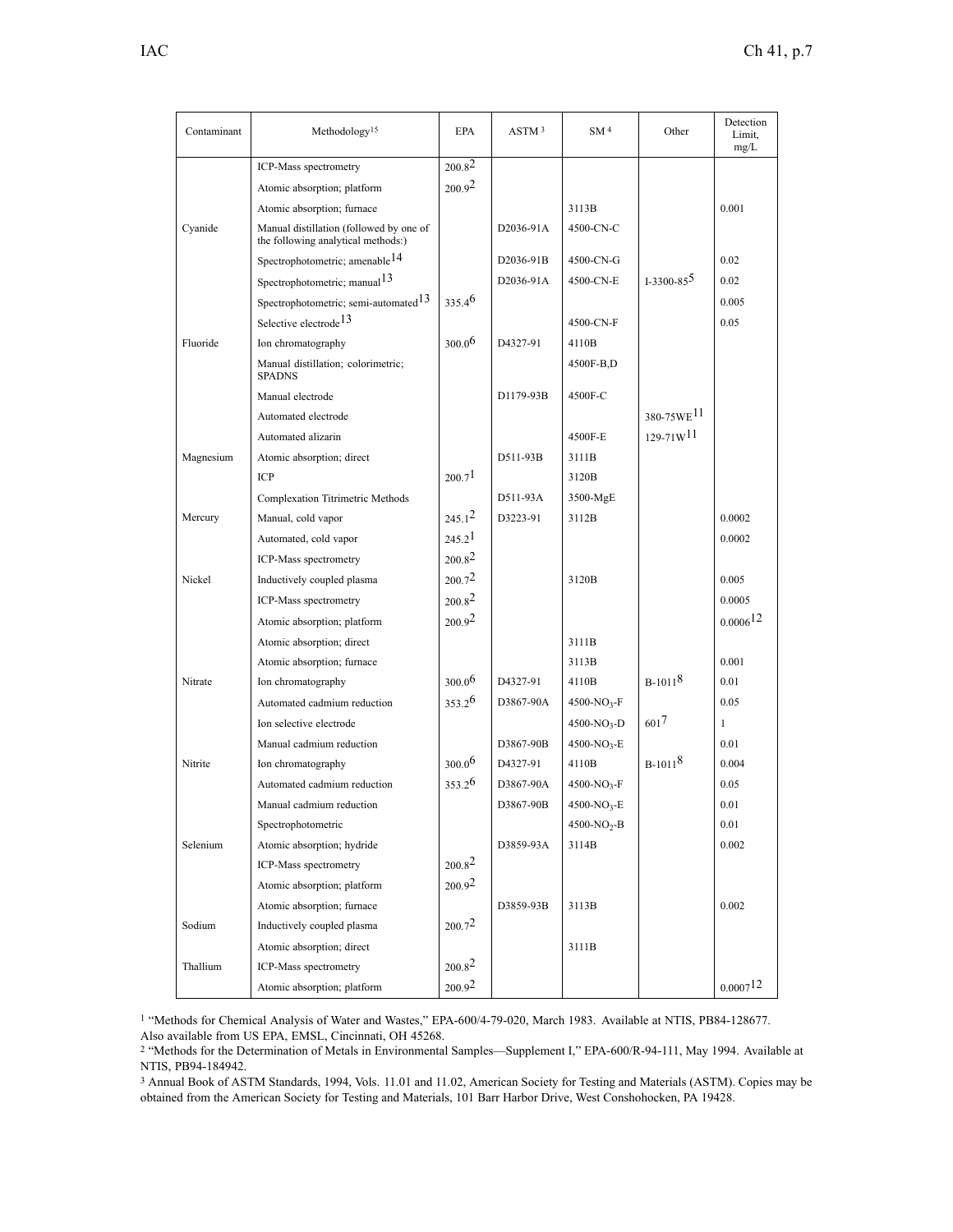<sup>4</sup> 18th and 19th editions of Standard Methods for the Examination of Water and Wastewater, 1992 and 1995, respectively, American Public Health Association; either edition may be used. Copies may be obtained from the American Public Health Association, 1015 Fifteenth Street NW, Washington, DC 20005.

<sup>5</sup> Techniques of Water Resources Investigation of the U.S. Geological Survey, Book 5, Chapter A-1, 3rd edition, 1989, Method

I-3300-85. Available from Information Services, U.S. Geological Survey, Federal Center, Box 25286, Denver, CO 80225-0425.

6 "Methods for the Determination of Inorganic Substances in Environmental Samples," EPA-600-R-93-100, August 1993. Available at NTIS, PB94-120821.

<sup>7</sup> The procedure shall be done in accordance with the Technical Bulletin 601, "Standard Method of Test for Nitrate in Drinking Water," July 1994, PN221890-001, Analytical Technology, Inc. This incorporation by reference was approved by the Director of the Federal Register in accordance with 5 U.S.C. 552(a) and 1 CFR Part 51, effective January 4, 1995. Copies may be obtained from ATI Orion, 529 Main Street, Boston, MA 02129. Copies may be inspected at EPA's Drinking Water Docket, 401 M Street SW, Washington, DC 20460; or at the Office of the Federal Register, 800 North Capitol Street NW, Suite 700, Washington, DC.

<sup>8</sup> Method B-1011, "Waters Test Method for Determination of Nitrite/Nitrate in Water Using Single Column Ion Chromatography." Copies may be obtained from Waters Corporation, Technical Services Division, 34 Maple Street, Milford, MA 01757.

<sup>9</sup> Method 100.1, "Analytical Method for Determination of Asbestos Fibers in Water," EPA-600/4-83-043, EPA, September 1983. Available at NTIS, PB83-260471.

<sup>10</sup> Method 100.2, "Determination of Asbestos Structure Over 10 Microns in Length in Drinking Water," EPA-600/R-94-134, June 1994. Available at NTIS, PB94-201902.

11 Industrial Method No. 129-71W, "Fluoride in Water and Wastewater," December 1972, and Method No. 380-75WE, "Fluoride in Water and Wastewater," February 1976, Technicon Industrial Systems. Copies may be obtained from Bran & Luebbe, 1025 Busch Parkway, Buffalo Grove, IL 60089.

<sup>12</sup> Lower MDLs are reported using stabilized temperature graphite furnace atomic absorption.

<sup>13</sup> Screening method for total cyanides.

<sup>14</sup> Measures "free" cyanides.

<sup>15</sup>Because MDLs reported in EPA Methods 200.7 and 200.9 were determined using <sup>a</sup> 2X preconcentration step during sample digestion, MDLs determined when samples are analyzed by direct analysis (i.e., no sample digestion) will be higher. For direct analysis of cadmium and arsenic by Method 200.7, and arsenic by Method 3120B, sample preconcentration using pneumatic nebulization may be required to achieve lower detection limits. Preconcentration may also be required for direct analysis of antimony and thallium by Method 200.9, and antimony by Method 3113B, unless multiple in-furnace depositions are made.

<sup>16</sup> If ultrasonic nebulization is used in the determination of arsenic by Method 200.7, 200.8, or SM 3120B, the arsenic must be in the pentavalent state to provide uniform signal response. For Methods 200.7 and 3120B, both samples and standards must be diluted in the same mixed acid matrix concentration of nitric and hydrochloric acid with the addition of 100 <sup>μ</sup>L of 30 hydrogen peroxide per 100 mL of solution. For direct analysis of arsenic with Method 200.8 using ultrasonic nebulization, samples and standards must contain 1 mg/L of sodium hypochlorite.

(2) Sampling methods for IOCs. Sample collection for antimony, asbestos, barium, beryllium, cadmium, chromium, cyanide, fluoride, mercury, nickel, nitrate, nitrite, selenium, and thallium under this subparagraph shall be conducted using the sample preservation, container, and maximum holding time procedures specified in the table below:

| Contaminant                  | Preservative <sup>1</sup> | Container <sup>2</sup> | Time <sup>3</sup>                    |
|------------------------------|---------------------------|------------------------|--------------------------------------|
| Antimony                     | HNO <sub>3</sub>          | P or G                 | 6 months                             |
| Asbestos                     | 4 degrees C               | P or G                 | 48 hours for filtration <sup>5</sup> |
| Barium                       | HNO <sub>3</sub>          | P or G                 | 6 months                             |
| Beryllium                    | HNO <sub>3</sub>          | P or G                 | 6 months                             |
| Cadmium                      | HNO <sub>3</sub>          | P or G                 | 6 months                             |
| Chromium                     | HNO <sub>3</sub>          | P or G                 | 6 months                             |
| Cyanide                      | 4 degrees C, NaOH         | P or G                 | 14 days                              |
| Fluoride                     | None                      | P or G                 | 1 month                              |
| Mercury                      | HNO <sub>3</sub>          | P or G                 | 28 days                              |
| Nickel                       | HNO <sub>3</sub>          | P or G                 | 6 months                             |
| Nitrate <sup>4</sup>         | 4 degrees C               | P or G                 | 48 hours                             |
| Nitrate-Nitrite <sup>4</sup> | $H_2SO_4$                 | P or G                 | 28 days                              |
| Nitrite <sup>4</sup>         | 4 degrees C               | P or G                 | 48 hours                             |
| Selenium                     | HNO <sub>3</sub>          | P or G                 | 6 months                             |
| Thallium                     | HNO <sub>3</sub>          | P or G                 | 6 months                             |

SAMPLING METHODS FOR IOCs